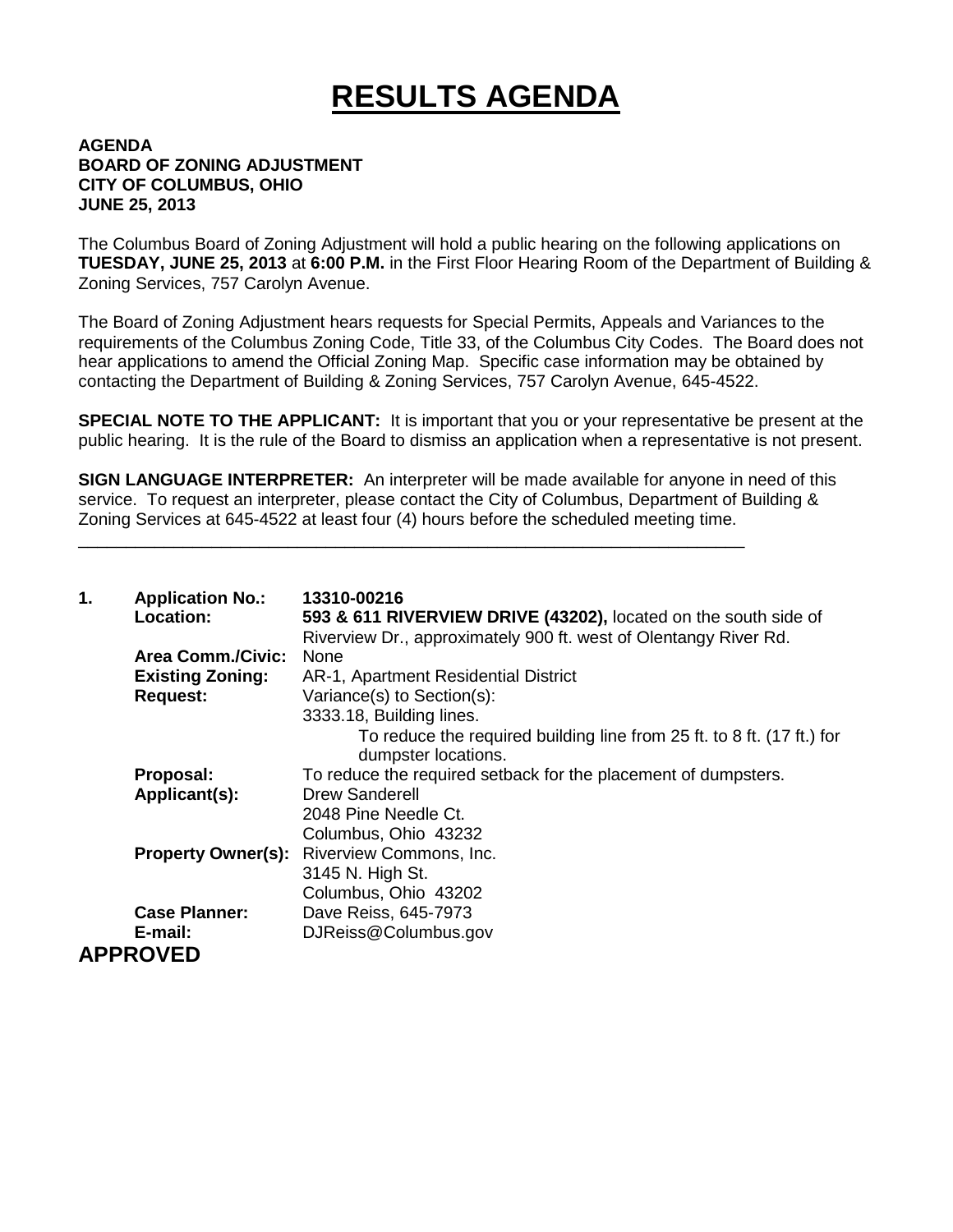| 2. | <b>Application No.:</b>                      | 13310-00225                                                                                                                       |
|----|----------------------------------------------|-----------------------------------------------------------------------------------------------------------------------------------|
|    | Location:                                    | 1717 DEMOREST ROAD (43228), located on the west side of Demorest                                                                  |
|    |                                              | Rd., approximately 300 ft. north of Carrigallen Ln.                                                                               |
|    | <b>Area Comm./Civic:</b>                     | <b>Hilltop Area Commission</b>                                                                                                    |
|    | <b>Existing Zoning:</b>                      | SR, Suburban Residential District                                                                                                 |
|    | <b>Request:</b>                              | Variance(s) to Section(s):                                                                                                        |
|    |                                              | 3312.13, Driveway.                                                                                                                |
|    |                                              | To allow the maximum width of a residential driveway to exceed 20<br>ft., to be $28$ ft.                                          |
|    |                                              | 3332.25, Maximum side yard required.                                                                                              |
|    |                                              | To reduce the maximum side yard permitted from 12.6 ft. (20% of<br>the lot width) to 7.1 ft. (approximately 9% of the lot width). |
|    |                                              | 3332.26, Minimum side yard permitted.                                                                                             |
|    |                                              | To reduce the minimum side yard required from 5 ft. to 0 ft.                                                                      |
|    | Proposal:                                    | To retain an existing parking space along the north side of the garage of a<br>single-family dwelling.                            |
|    | Applicant(s):                                | Edward & Jane Barnett                                                                                                             |
|    |                                              | 1717 Demorest Rd.                                                                                                                 |
|    |                                              | Columbus, Ohio 43228                                                                                                              |
|    | <b>Property Owner(s):</b> Same as applicant. |                                                                                                                                   |
|    | <b>Case Planner:</b>                         | Dave Reiss, 645-7973                                                                                                              |
|    | E-mail:                                      | DJReiss@Columbus.gov                                                                                                              |
|    | <b>APPROVED</b>                              |                                                                                                                                   |

**3. Application No.: 13310-00230**

| o. | Application No            | 1991U-UUZ3U                                                               |
|----|---------------------------|---------------------------------------------------------------------------|
|    | Location:                 | 5272 WABASH RIVER STREET (43016), located on the east side of             |
|    |                           | Wabash River Street, approximately 90 feet south of Talladega Drive.      |
|    | <b>Area Comm./Civic:</b>  | None                                                                      |
|    | <b>Existing Zoning:</b>   | NE, Neighborhood Edge. District                                           |
|    |                           |                                                                           |
|    | <b>Request:</b>           | Variance(s) to Section(s):                                                |
|    |                           | 3320.19(B,3), Private buildings.                                          |
|    |                           | To reduce the build-out frontage from 30% to 23%.                         |
|    |                           | 3320.19(B,4), Private buildings.                                          |
|    |                           | To construct a dwelling that is not parallel to the frontage road.        |
|    | Proposal:                 | To construct a dwelling that is not in compliance with the TND regulating |
|    |                           | plan.                                                                     |
|    | Applicant(s):             | Dominion Homes, Inc.                                                      |
|    |                           | 4900 Tuttle Crossing Blvd.                                                |
|    |                           | Dublin, Ohio 43016                                                        |
|    | <b>Property Owner(s):</b> | Applicant                                                                 |
|    | <b>Case Planner:</b>      | Jamie Freise, 645-6350                                                    |
|    | E-mail:                   | JFFreise@Columbus.gov                                                     |
|    | <b>APPROVED</b>           |                                                                           |
|    |                           |                                                                           |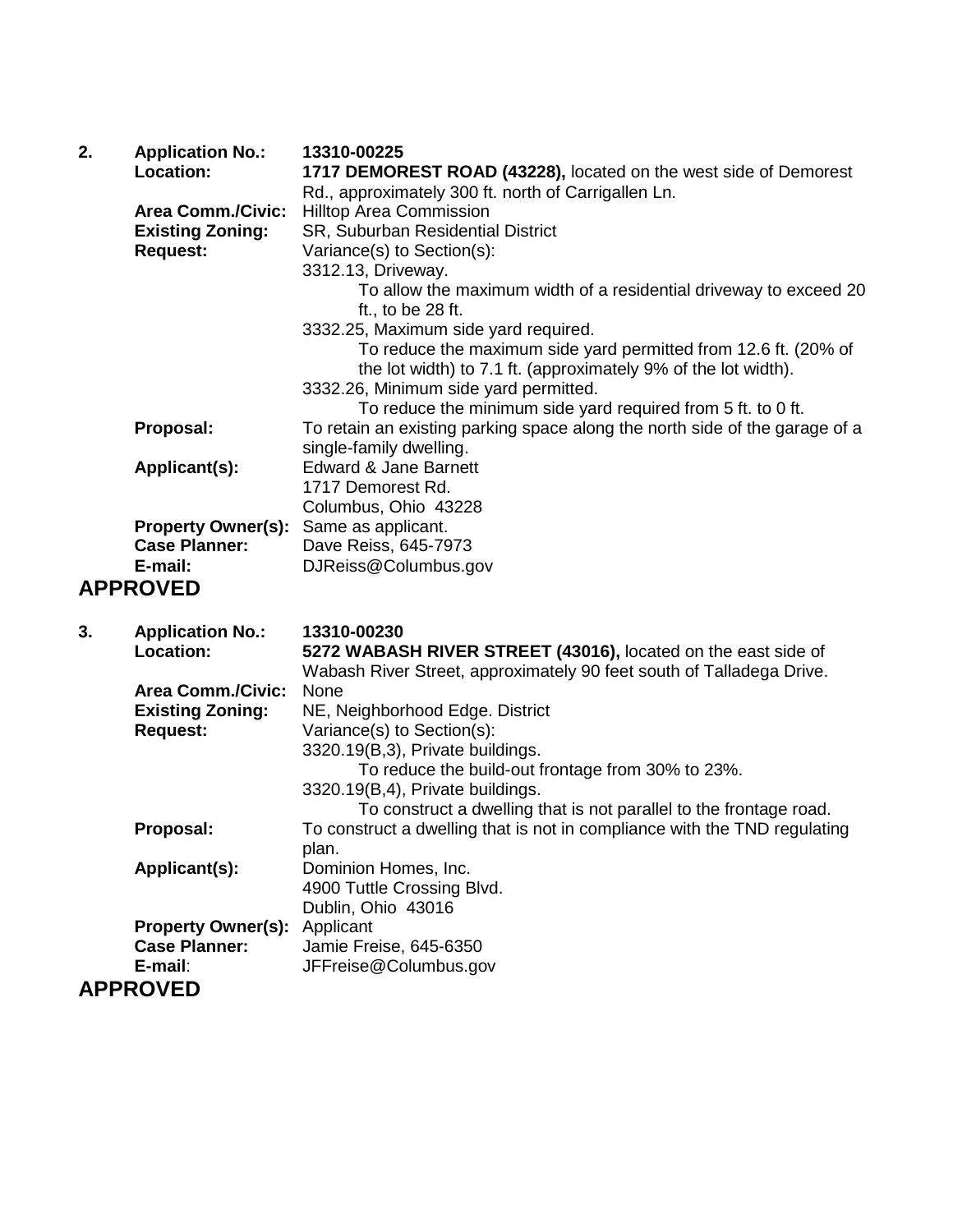| 4A. | <b>Application No.:</b>             | 13310-00231                                                              |
|-----|-------------------------------------|--------------------------------------------------------------------------|
|     | Location:                           | 5706, MARSHFIELD DRIVE (43081), located on the north side of             |
|     |                                     | Marshfield Drive at the terminus of Deansboro Drive.                     |
|     | <b>Area Comm./Civic:</b>            | Rocky Fork Blacklick Accord                                              |
|     | <b>Existing Zoning:</b>             | NG, Neighborhood General. District                                       |
|     | <b>Request:</b>                     | Variance(s) to Section(s):                                               |
|     |                                     | 3320.19(B,3), Private buildings.                                         |
|     |                                     | To reduce the build-out frontage from 40% to 1%.                         |
|     |                                     | 3320.19(B,4), Private buildings.                                         |
|     |                                     | To construct a dwelling that is not parallel to the frontage road.       |
|     | Proposal:                           | To construct three separate single family dwelling units that are not in |
|     |                                     | compliance with the TND regulating plan.                                 |
|     | Applicant(s):                       | Dominion Homes, Inc.                                                     |
|     |                                     | 4900 Tuttle Crossing Blvd.                                               |
|     |                                     | Dublin, Ohio 43016                                                       |
|     | <b>Property Owner(s):</b> Applicant |                                                                          |
|     | <b>Case Planner:</b>                | Jamie Freise, 645-6350                                                   |
|     | $E$ -mail:                          | JFFreise@Columbus.gov                                                    |
|     | <b>APPROVED</b>                     |                                                                          |
|     |                                     |                                                                          |
|     |                                     |                                                                          |
| 4B. | <b>Application No.:</b>             | 13310-00231                                                              |
|     |                                     |                                                                          |

| Location:                           | 5710 MARSHFIELD DRIVE (43081), located on the north side of              |
|-------------------------------------|--------------------------------------------------------------------------|
|                                     | Marshfield Drive at the terminus of Deansboro Drive.                     |
| <b>Area Comm./Civic:</b>            | Rocky Fork Blacklick Accord                                              |
| <b>Existing Zoning:</b>             | NG, Neighborhood General. District                                       |
| <b>Request:</b>                     | Variance(s) to Section(s):                                               |
|                                     | 3320.19(B,3), Private buildings.                                         |
|                                     | To reduce the build-out frontage from 40% to 1%.                         |
|                                     | 3320.19(B,4), Private buildings.                                         |
|                                     | To construct a dwelling that is not parallel to the frontage road.       |
| Proposal:                           | To construct three separate single family dwelling units that are not in |
|                                     | compliance with the TND regulating plan.                                 |
| Applicant(s):                       | Dominion Homes, Inc.                                                     |
|                                     | 4900 Tuttle Crossing Blvd.                                               |
|                                     | Dublin, Ohio 43016                                                       |
| <b>Property Owner(s):</b> Applicant |                                                                          |
| <b>Case Planner:</b>                | Jamie Freise, 645-6350                                                   |
| E-mail:                             | JFFreise@Columbus.gov                                                    |
| <b>APPROVED</b>                     |                                                                          |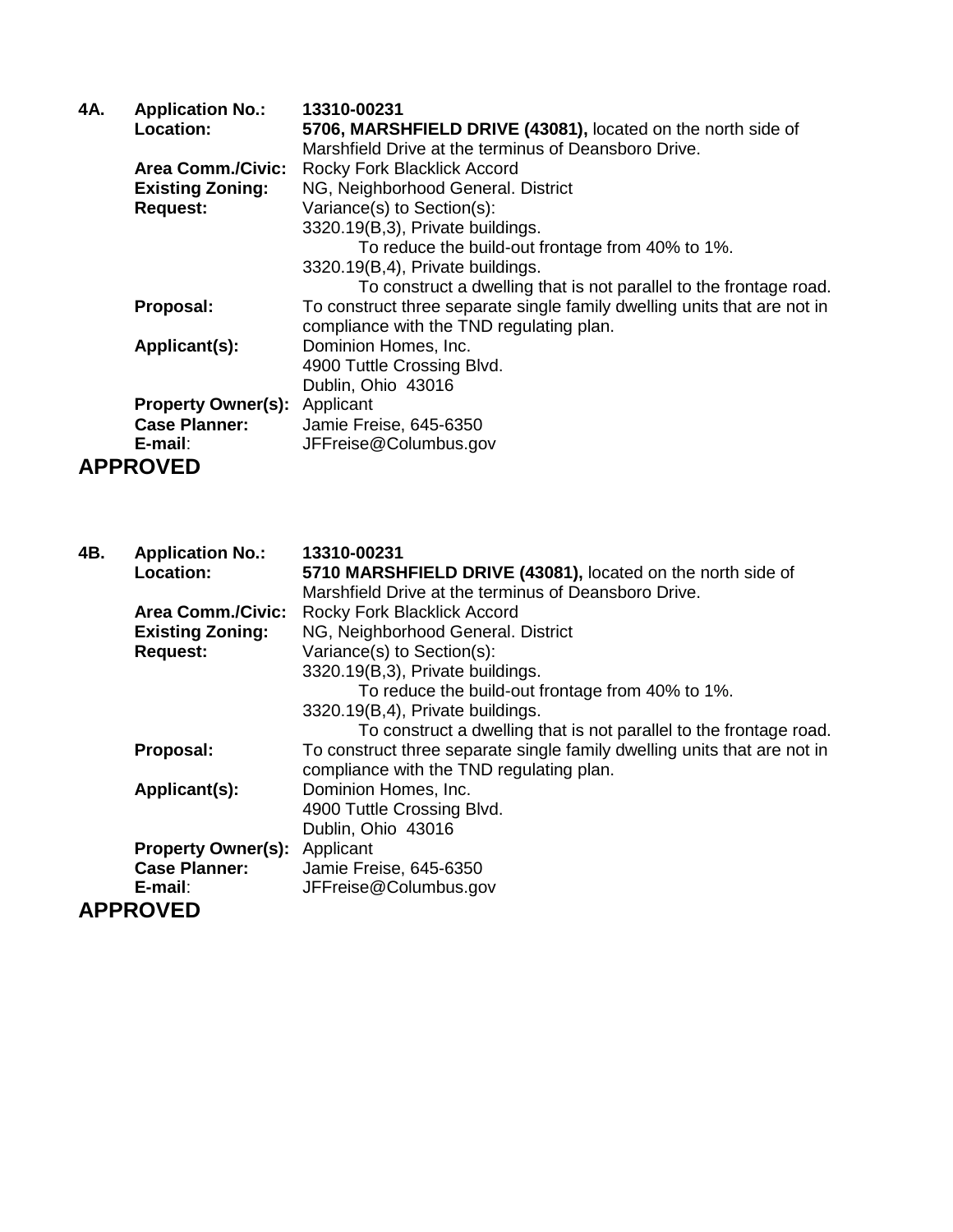| 4C. | <b>Application No.:</b>   | 13310-00231                                                              |
|-----|---------------------------|--------------------------------------------------------------------------|
|     | <b>Location:</b>          | 5714 MARSHFIELD DRIVE (43081), located on the north side of              |
|     |                           | Marshfield Drive at the terminus of Deansboro Drive.                     |
|     | <b>Area Comm./Civic:</b>  | Rocky Fork Blacklick Accord                                              |
|     | <b>Existing Zoning:</b>   | NG, Neighborhood General. District                                       |
|     | <b>Request:</b>           | Variance(s) to Section(s):                                               |
|     |                           | 3320.19(B,3), Private buildings.                                         |
|     |                           | To reduce the build-out frontage from 40% to 1%.                         |
|     |                           | 3320.19(B,4), Private buildings.                                         |
|     |                           | To construct a dwelling that is not parallel to the frontage road.       |
|     | Proposal:                 | To construct three separate single family dwelling units that are not in |
|     |                           | compliance with the TND regulating plan.                                 |
|     | Applicant(s):             | Dominion Homes, Inc.                                                     |
|     |                           | 4900 Tuttle Crossing Blvd.                                               |
|     |                           | Dublin, Ohio 43016                                                       |
|     | <b>Property Owner(s):</b> | Applicant                                                                |
|     | <b>Case Planner:</b>      | Jamie Freise, 645-6350                                                   |
|     | E-mail:                   | JFFreise@Columbus.gov                                                    |
|     | <b>APPROVED</b>           |                                                                          |

| 5. | <b>Application No.:</b><br><b>Location:</b> | 13310-00232<br>129 KING AVENUE (43201), located on the south side of King Ave., 80.53                                       |
|----|---------------------------------------------|-----------------------------------------------------------------------------------------------------------------------------|
|    |                                             | ft. west of Hunter Ave.                                                                                                     |
|    | <b>Area Comm./Civic:</b>                    | University Area Commission                                                                                                  |
|    | <b>Existing Zoning:</b>                     | R-4, Residential District                                                                                                   |
|    | <b>Request:</b>                             | Variances(s) to Section(s):                                                                                                 |
|    |                                             | 3372.544, Maximum floor area.                                                                                               |
|    |                                             | To increase the maximum floor area ratio from 0.40 to a maximum<br>of $0.48$ .                                              |
|    |                                             | 3372.542, Maximum lot coverage.                                                                                             |
|    |                                             | To allow a building to occupy greater than 25% of the lot area; to<br>allow a dwelling to occupy 59% of the total lot area. |
|    | Proposal:                                   | To construct a passive solar addition to a single family dwelling.                                                          |
|    | Applicant(s):                               | David Murchie                                                                                                               |
|    |                                             | 129 King Ave.                                                                                                               |
|    |                                             | Columbus, Ohio 43201                                                                                                        |
|    | <b>Property Owner(s):</b>                   | Same as applicant.                                                                                                          |
|    | <b>Case Planner:</b>                        | Dave Reiss, 645-7973                                                                                                        |
|    |                                             |                                                                                                                             |
|    | E-mail:                                     | DJReiss@Columbus.gov                                                                                                        |
|    | <b>APPROVED</b>                             |                                                                                                                             |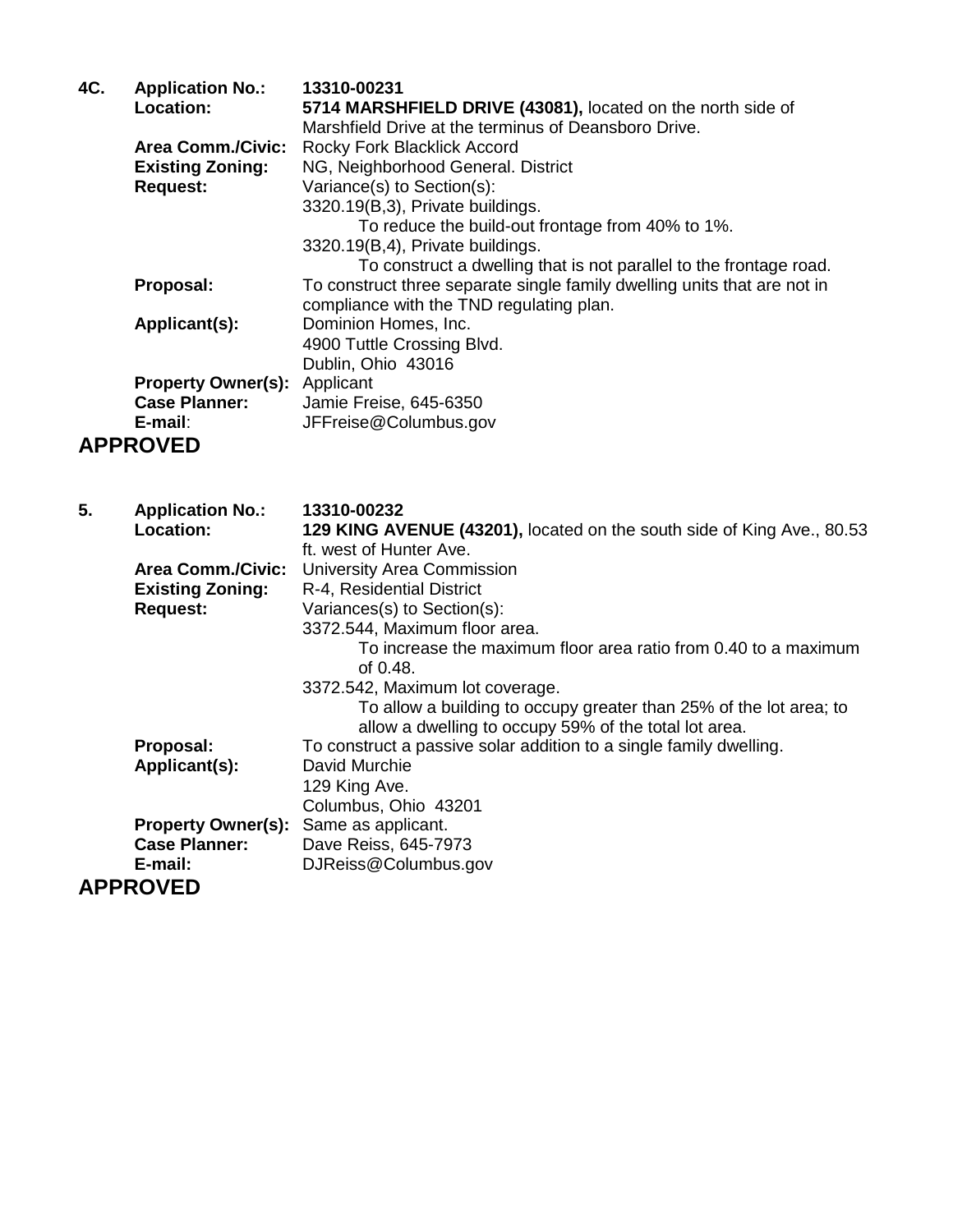| 6. | <b>Application No.:</b><br><b>Location:</b> | 13310-00244<br>3349 REFUGEE ROAD (43232), located at the southeast corner of<br>Refugee Road and Schwartz Road |
|----|---------------------------------------------|----------------------------------------------------------------------------------------------------------------|
|    | <b>Area Comm./Civic:</b>                    | None                                                                                                           |
|    | <b>Existing Zoning:</b>                     | LM, Manufacturing District                                                                                     |
|    | <b>Request:</b>                             | Variance(s) to Section(s):                                                                                     |
|    |                                             | 3312.49, Minimum numbers of parking spaces required.                                                           |
|    |                                             | To reduce the required number of parking spaces from 37 to 31.                                                 |
|    |                                             | 3356.11 C-4 district setback lines.                                                                            |
|    |                                             | To reduce the minimum building setback from 60 feet to 25' along                                               |
|    |                                             | Refugee Road and from 25' to 12' along the east building line.                                                 |
|    |                                             | 3312.21, Landscaping and screening.                                                                            |
|    |                                             | To reduce the number of landscape islands from 3 to 1.                                                         |
|    | Proposal:                                   | To construct a new retail center.                                                                              |
|    | Applicant(s):                               | Columbus (Refugee) DG, LLC, c/o Mark Bush                                                                      |
|    |                                             | 361 Summit Blvd., Ste 110                                                                                      |
|    |                                             | Birmingham, Alabama 35243                                                                                      |
|    | <b>Property Owner(s):</b>                   | <b>Ronald Erkis</b>                                                                                            |
|    |                                             | 50 Ashbourne Road                                                                                              |
|    | <b>Case Planner:</b>                        | Columbus, Ohio 43209                                                                                           |
|    | E-mail:                                     | Jamie Freise, 645-6350<br>JFFreise@Columbus.gov                                                                |
|    |                                             |                                                                                                                |
|    | <b>APPROVED</b>                             |                                                                                                                |
| 7. |                                             | 13310-00258                                                                                                    |
|    | <b>Application No.:</b><br><b>Location:</b> | 2013-31 LOCKBOURNE ROAD (43207), located at the southwest corner                                               |
|    |                                             | of Lockbourne Road and Reeb Avenue.                                                                            |
|    |                                             |                                                                                                                |
|    |                                             |                                                                                                                |
|    | <b>Area Comm./Civic:</b>                    | <b>Columbus Southside Area Commission</b>                                                                      |
|    | <b>Existing Zoning:</b>                     | C-4, Commercial District                                                                                       |
|    | <b>Request:</b>                             | Variance(s) to Section(s):                                                                                     |
|    |                                             | 3312.49, Minimum numbers of parking spaces required.                                                           |
|    |                                             | To reduce the amount of additional parking spaces from 9 to 0.                                                 |
|    |                                             | 3312.11, Drive-up stacking area.                                                                               |
|    |                                             | To reduce the number of stacking spaces for each unit from 8 to 4.                                             |
|    |                                             | 3312.11, Drive-up stacking area.                                                                               |
|    |                                             | To not provide an exclusive by-pass lane for either unit.<br>3312.25, Maneuvering                              |
|    |                                             |                                                                                                                |
|    |                                             | To allow maneuvering on adjaecent parcels.<br>3356.11, C-4 district setback lines.                             |
|    |                                             | To reduce the building setback from 25 feet to 8 feet for parcel A                                             |
|    |                                             | and from 25 feet to 12 feet for parcel B.                                                                      |
|    | Proposal:                                   | To construct a 792 sq.ft. addition for parcel A and a combined 923 sq.ft.                                      |
|    |                                             | addition for parcel B with both units containing drive-thru windows.                                           |
|    | Applicant(s):                               | John Ingwersen                                                                                                 |
|    |                                             | 1050 Bryden Road                                                                                               |
|    |                                             | Columbus, Ohio 43205                                                                                           |
|    | <b>Property Owner(s):</b>                   | <b>BCCB Investments of Columbus &amp; Brian McDaniel</b>                                                       |
|    |                                             | 2301 Fairwood Avenue                                                                                           |
|    |                                             | Columbus, Ohio 43207                                                                                           |
|    | <b>Case Planner:</b>                        | Jamie Freise, 645-6350                                                                                         |
|    | E-mail:<br><b>APPROVED</b>                  | JFFreise@Columbus.gov                                                                                          |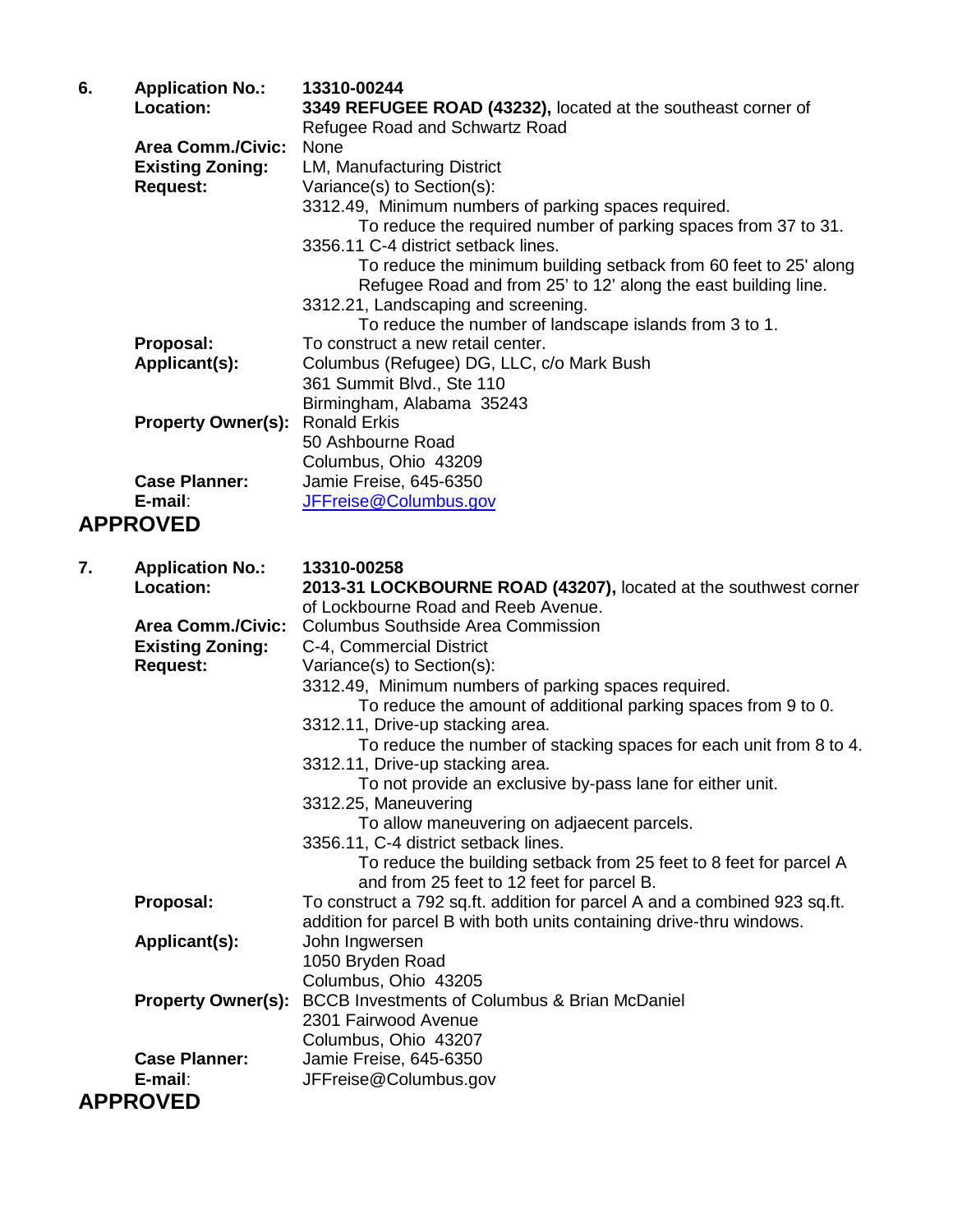| <b>Application No.:</b>                      | 13310-00284                                                             |
|----------------------------------------------|-------------------------------------------------------------------------|
| Location:                                    | 120 KING AVENUE (43201), located on the north side of King Ave., 60 ft. |
|                                              | east of Hunter Ave.                                                     |
| <b>Area Comm./Civic:</b>                     | <b>University Area Commission</b>                                       |
| <b>Existing Zoning:</b>                      | R-4, Residential District                                               |
| <b>Request:</b>                              | Variances(s) to Section(s):                                             |
|                                              | 3332.26, Minimum side yard permitted.                                   |
|                                              | To reduce the minimum side yard permitted from 3 ft. to 6 in.           |
|                                              | 3332.38, Private garage.                                                |
|                                              | To increase the allowable garage area for a detached garage from        |
|                                              | 720 sq. ft. to 728 sq. ft. and to increase the allowable height of a    |
|                                              | detached garage from 15 ft. to 22 ft.                                   |
| Proposal:                                    | To construct a detached garage.                                         |
| Applicant(s):                                | <b>Chris &amp; Candice Pflum</b>                                        |
|                                              | 120 King Ave.                                                           |
|                                              | Columbus, Ohio 43201                                                    |
| <b>Property Owner(s):</b> Same as applicant. |                                                                         |
| <b>Case Planner:</b>                         | Dave Reiss, 645-7973                                                    |
| E-mail:                                      | DJReiss@Columbus.gov                                                    |
| <b>DISAPPROVED 3332.26</b>                   |                                                                         |
|                                              |                                                                         |

**APPROVED 3332.38**

## **TABLED CASES:**

| 9. | <b>Application No.:</b><br>Location: | 13310-00171<br>4583 PARKWICK DRIVE (43228), located on the west side of Parkwick               |
|----|--------------------------------------|------------------------------------------------------------------------------------------------|
|    |                                      | Drive, approximately 500 feet south of Teller Drive.                                           |
|    | <b>Area Comm./Civic:</b>             | Greater Hilltop Area Commission.                                                               |
|    | <b>Existing Zoning:</b>              | R-2, Residential District                                                                      |
|    | <b>Request:</b>                      | Variance(s) to Section(s):                                                                     |
|    |                                      | 3332.27, Rear yard.                                                                            |
|    |                                      | To reduce the total lot area deditcated to rear yard from 25% (1250)<br>sf) to 19.5% (975 sf). |
|    | Proposal:                            | To construct a covered walk-out stairway and allow an existing deck.                           |
|    | Applicant(s):                        | Fabiola Mongui                                                                                 |
|    |                                      | 4583 Parkwick Drive                                                                            |
|    |                                      | Columbus, Ohio 43228                                                                           |
|    | <b>Property Owner(s):</b> Applicant  |                                                                                                |
|    | <b>Case Planner:</b>                 | Jamie Freise, 645-6350                                                                         |
|    | E-mail:                              | JFFreise@Columbus.gov                                                                          |
|    | <b>APPROVED</b>                      |                                                                                                |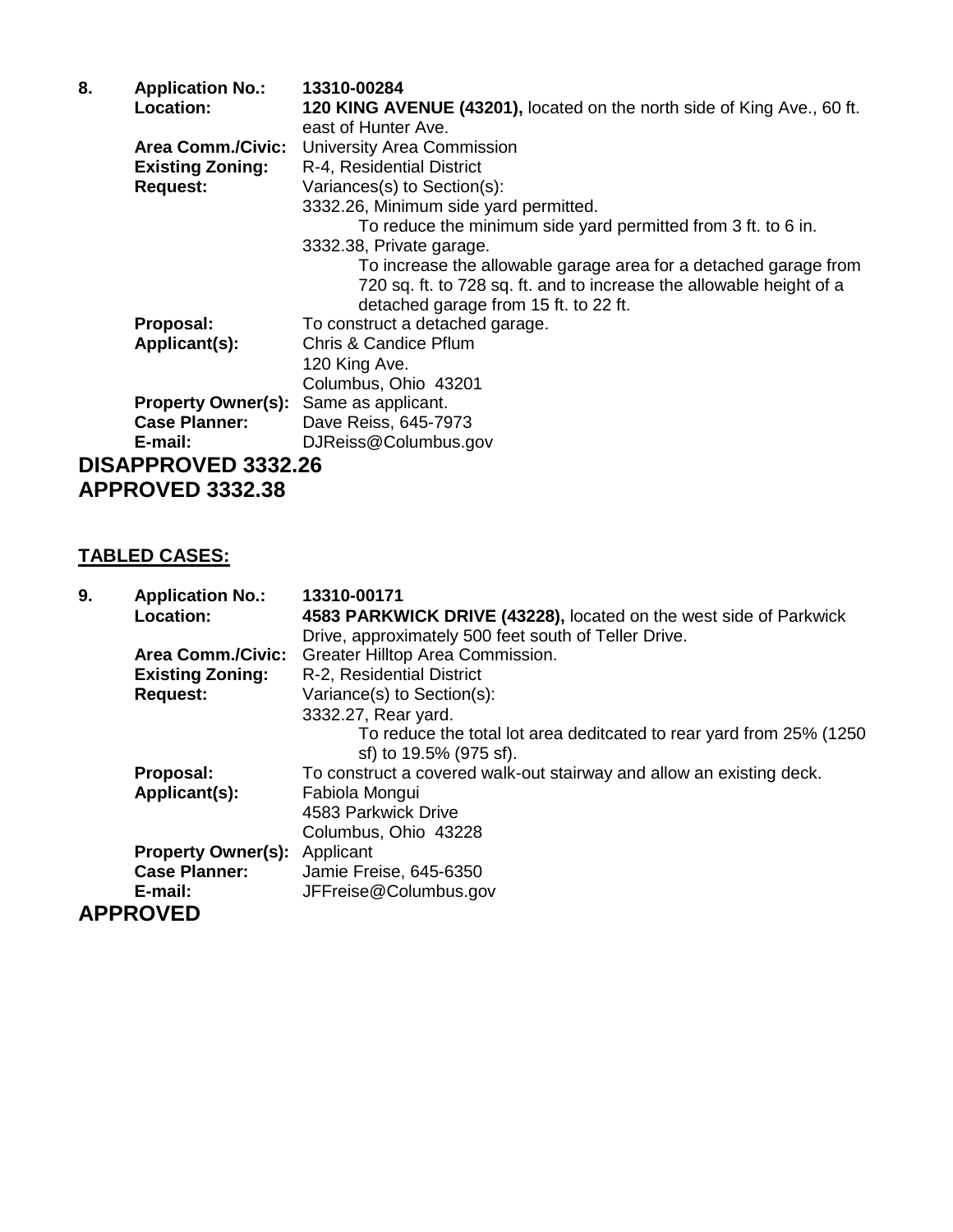| 10.           | <b>Application No.:</b>   | 13311-00107                                                                                  |
|---------------|---------------------------|----------------------------------------------------------------------------------------------|
|               | Location:                 | 1974 WATKINS ROAD (43207), located at the northwest corner of New<br>World Dr. & Watkins Rd. |
|               | <b>Area Comm./Civic:</b>  | Far South Area Commission                                                                    |
|               | <b>Existing Zoning:</b>   | M-1, Manufacturing, and L-M, and L-M-1, Limited Manufacturing Districts                      |
|               | <b>Request:</b>           | Variances & Special Permit to Section:                                                       |
|               |                           | 3389.034, Compost facility.                                                                  |
|               |                           | To permit the establishment of a compost facility.                                           |
|               |                           | 3389.07, Impound lot, junk yard or salvage yard.                                             |
|               |                           | To permit the establishment of a recycling facility.                                         |
|               |                           | 3365.17, Location requirements.                                                              |
|               |                           | To allow a more objectionable use (recycling) to be located within                           |
|               |                           | 600 ft. of the boundaries of any residential or apartment residential                        |
|               |                           | use from the property lines containing the permitted use.                                    |
|               | Proposal:                 | To allow the establishment of a composting and recycling facility.                           |
|               | Applicant(s):             | Susan E. Enneking, Trustee; c/o Laura MacGregor Comek                                        |
|               |                           | 500 S. Front St., 12th Floor                                                                 |
|               |                           | Columbus, Ohio 43215                                                                         |
|               | <b>Property Owner(s):</b> | Susan E. Enneking, Trustee; Viking Properties; Viking Real Estate, Ltd.                      |
|               |                           | and; Guy Wolfenbarger                                                                        |
|               |                           | 3663 Alum Creek Dr.                                                                          |
|               |                           | Columbus, Ohio 43207                                                                         |
|               | <b>Case Planner:</b>      | Dave Reiss, 645-7973                                                                         |
|               | E-mail:                   | DJReiss@Columbus.gov                                                                         |
| <b>TABLED</b> |                           |                                                                                              |

## **RECONSIDERATION CASES:**

| 11. | <b>Application No.:</b>   | 13310-00059                                                                                           |
|-----|---------------------------|-------------------------------------------------------------------------------------------------------|
|     | Location:                 | 940 SOUTH FRONT STREET (43206), located at the northeast corner of                                    |
|     |                           | Frederick St. & S. Front St.                                                                          |
|     | <b>Area Comm./Civic:</b>  | <b>Brewery District</b>                                                                               |
|     | <b>Existing Zoning:</b>   | M, Manufacturing District                                                                             |
|     | <b>Request:</b>           | Variance to Section:                                                                                  |
|     |                           | 3312.49, Minimum numbers of parking spaces required.                                                  |
|     |                           | To reduce the required number of additional parking spaces from<br>40 to 0. (10 spaces are provided.) |
|     | Proposal:                 | To convert a tombstone and monument engraving company into a                                          |
|     |                           | bar/restaurant use.                                                                                   |
|     | Applicant(s):             | Khaled Ballouz; c/o Victoria Proehl; 3D/Group, Inc.                                                   |
|     |                           | 266 N. 4th St., Suite 1200                                                                            |
|     |                           | Columbus, Ohio 43215                                                                                  |
|     | <b>Property Owner(s):</b> | Kipling Investments, L.L.C.                                                                           |
|     |                           | 366 E. Broad St.                                                                                      |
|     |                           | Columbus, Ohio 43215                                                                                  |
|     | <b>Case Planner:</b>      | Dave Reiss, 645-7973                                                                                  |
|     | E-mail:                   | DJReiss@Columbus.gov                                                                                  |
|     | <b>APPROVED</b>           |                                                                                                       |